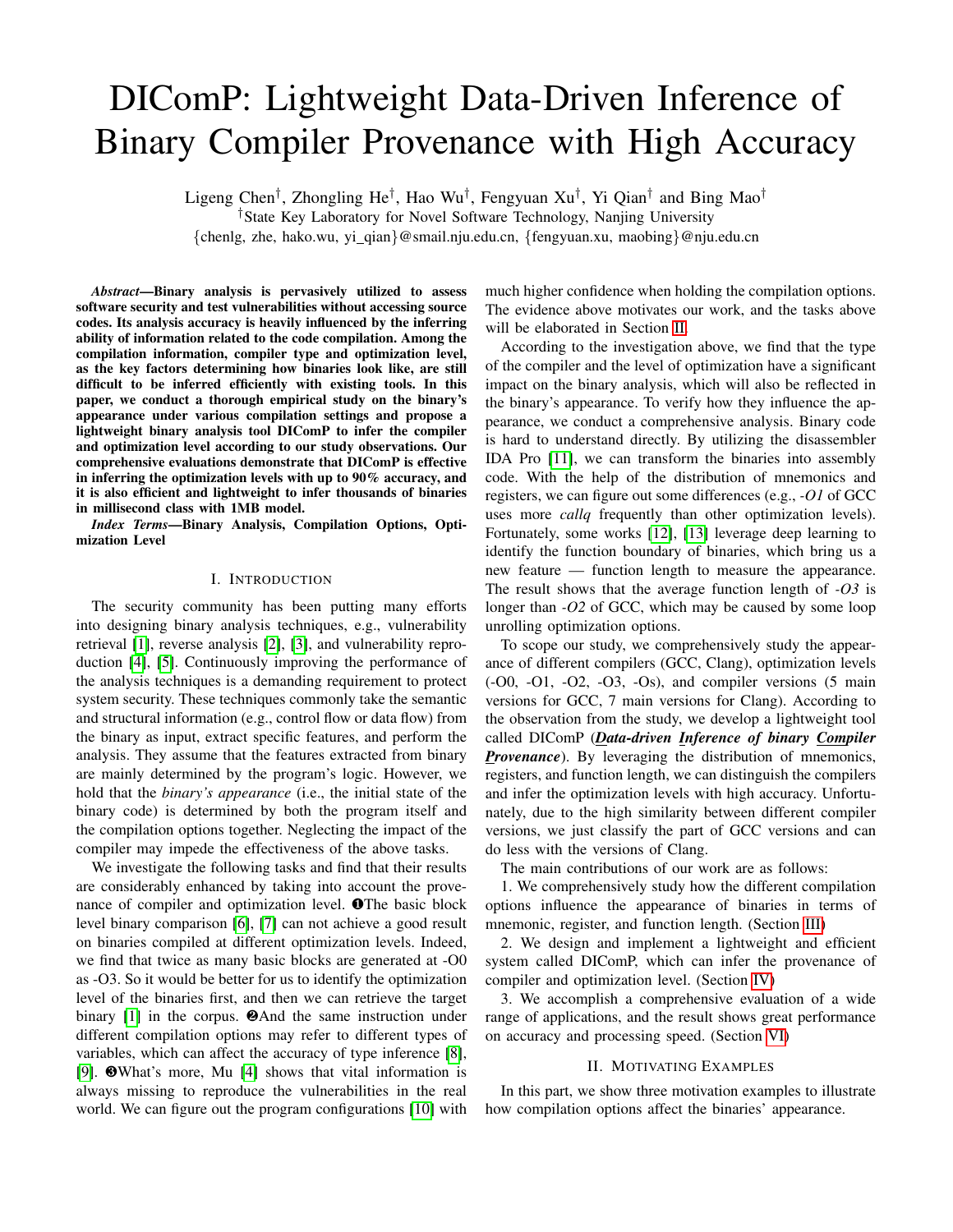Case 1: Binary Similarity. Binary similarity analysis [\[14\]](#page-10-13), [\[15\]](#page-10-14) aims to measure the similarity between pairs of binaries [\[1\]](#page-10-0), [\[6\]](#page-10-5), [\[7\]](#page-10-6), which is often used in malware detection [1]. A precise similarity measurement can bring better detection results. Here, we experiment with a widely-used similaritymeasurement tool BinDiff [\[7\]](#page-10-6). As shown in the Figure [1,](#page-1-1) we cross-compare the binaries compiled from *libxml* with 25 different combinations of compilation options (5 versions of GCC  $\times$  5 optimization levels). Figure [1a](#page-1-1)) presents the overall result, and Figure [1b](#page-1-1)) elaborates the result in the same compiler version. The darker the grids, the more similar they are and vice versa. It shows that the optimization level has a great impact on the binary similarity comparison, while the version has less influence.

<span id="page-1-1"></span>

Fig. 1: Similarity of binaries compiled from the same source code with different optimization levels.

Case 2: Type Inference. Type inference [\[8\]](#page-10-7), [\[9\]](#page-10-8) aims to reconstruct the variables' types from the binary code, which is a requirement of reverse engineering [\[3\]](#page-10-2). Existing type inference efforts do not take into account the impact of the compilation, and we find that ignoring the compiler's impact can affect the inference result. For example, the instruction *'lea 0xOFFSET(%rsp), %rax'* can respectively represents the operation of variable type *point-to-char* and *struct* in different instruction contexts when the binary is compiled with different compilation options. If we know the compilation options, we can achieve better inference results. We evaluate how the type inference [\[8\]](#page-10-7) benefit from DIComP, result of which is shown in Table [I.](#page-1-2) The results show that knowing the compilation options can improve the inference accuracy (ACC) by 6:5%. TABLE I: Fine-grained result of inferring variable types. Column 1 and 2 are the compilation options.Column 3 is the number of variables to infer. Column 4 is the inference results without knowing the compilation results. Column 5 is the inference results when the compiler type is given. Column 6 is the inference results when both the compiler type and optimization level are given.

<span id="page-1-2"></span>

|       |                | <b>SUPPORT</b> | ACC (Mixed) | $\overline{ACC}$ (C.) | ACC $(C.\& O.L.)$ |
|-------|----------------|----------------|-------------|-----------------------|-------------------|
|       | O <sub>0</sub> | 102394         | 0.721       | 0.779                 | 0.802             |
|       | $\Omega$       | 20238          | 0.613       | 0.624                 | 0.642             |
| GCC   | O <sub>2</sub> | 19007          | 0.567       | 0.568                 | 0.579             |
|       | O <sub>3</sub> | 18135          | 0.566       | 0.557                 | 0.566             |
|       | Total          | 159774         | 0.669       | 0.709                 | 0.728             |
|       | O <sub>0</sub> | 105660         | 0.722       | 0.739                 | 0.747             |
|       | $\Omega$       | 3159           | 0.525       | 0.525                 | 0.525             |
| Clang | O <sub>2</sub> | 2893           | 0.457       | 0.464                 | 0.473             |
|       | O <sub>3</sub> | 2883           | 0.462       | 0.463                 | 0.468             |
|       | Total          | 114595         | 0.703       | 0.719                 | 0.727             |



the compilation. Some vulnerabilities can only be reproduced by enabling some specific configuration during compilation. For example, CVE-2018-9251 [\[16\]](#page-10-15) can only be triggered by turning on '-with-lzma' under specific compilation options. Ensuring the consistency of compilation options as much as possible can greatly help users to reproduce the vulnerability. We experiment to identify the problematic configurations on 21 configuration-related vulnerabilities [\[17\]](#page-10-16) from 4 wellknown applications (i.e., libxml, OpenSSL, PHP, proftpd). Reproduction of this kind of vulnerability contains 3 steps: compilation option inference, configuration inference, locating vulnerability. Our tool dramatically compresses the search space of compilation options' combination, which saves time for compilation option inference. On average, it helps saving half of the processing time.

### III. EXPLORATORY ANALYSIS

<span id="page-1-0"></span>We focus on analyzing stripped binaries. Due to the low readability of stripped binaries and the limited information provided, we focus on how the compilation options affect the distribution of mnemonics, registers, and function lengths.

Data set. We create a comprehensive training data set from several open-source software projects, over 28,000 binaries in total. Here we enumerate some projects of different categories: OS tools (coreutils, binutils, etc), network programs (PHP, nginx, etc), computationally intensive programs (pdf, zlib, etc), and projects like Python which integrate packages of different categories. In total, over 28,000 binaries are used for analysis. We choose popular projects that reveal the distribution of appearance in reality. For the need of investigation, we build each project with different optimization levels (*-O0* to *-O3* and *-Os*), and with different versions of GCC (version 5, 6, 7, 8, 9) and Clang (version 3.9, 4, 5, 6, 7, 8, 9).

We choose GCC [\[18\]](#page-10-17) and Clang [\[19\]](#page-10-18) because they are the most widely used compilers at present. And we also choose different versions that are currently in use.

In the following subsections, we will control the variables and discuss how the different compilation options influence the distribution of mnemonics, registers, and function lengths.

#### *A. Compiler*

Firstly, we investigate how the compiler influences the appearance of binaries. We take GCC and Clang as the targets because they are the most popular compilers among open source projects. GCC is a part of the GNU toolchain, which has a large number of users. And almost all the Linux software supports the compilation using GCC. As a rising star, Clang has a more complete system design and a large number of community contributors. And Clang can generate intermediate code from the source code. So that many security analysts use Clang as the front end for program analysis.

To focus on the compiler, we leave all the other options aside. We divide our data set into two parts — compiled from GCC and compiled from Clang. That is to say, the part compiled from GCC is mixed by the binaries compiled from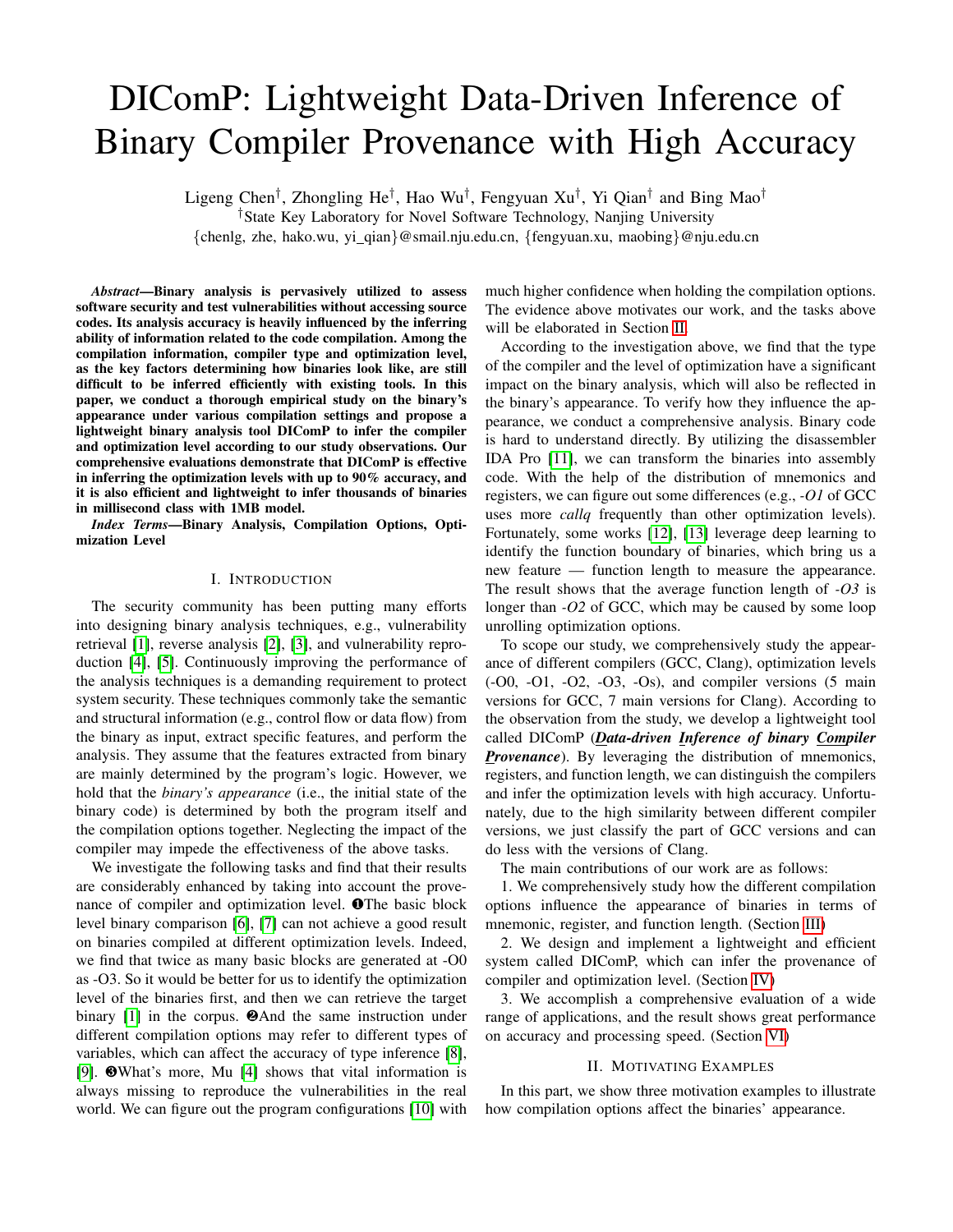Fig. 2: Distribution of mnemonic (left) and registers (right) divided by the granularity of compiler, optimization level, and compiler version.

different optimization levels and compiler versions of GCC6 denote the pointer registers used to maintain the original So as Clang. data, row 7 denotes the miscellaneous registers saved by the

Mnemonics. As we can see on the left side of Figure 2caller, row 8 and 9 denote the miscellaneous registers saved GCC and Clang seem to have a similar usage of mnemoniby the callee, row 10 to 13 denote the general registers. Some So we list the mnemonics in Table II, of which frequency offegisters can be partially used, which appear as a new name. appearance is in the top 5 (left side), and which have the m**Ja**ke the counting regist&frcx as an example, which is a 64different distribution (right side) between GCC and Clang. bit register. Registe%ecxis the 32 bits version with similar

For example,36:954% for mov indicates that mnemonic functionality, of which%cx is the lower 16 bits%ch and%cl mov represents36:954% of all the mnemonics which are is the higher 8 bits and the lower 8 bits &cx Meanwhile, collected from the binaries in the dataset compiled fromegisters%r8, %r8d, %r8b, %r8w have the same relationships GCC. Columns 1 to 3 show the most frequently appearing th the registers above. We group these registers into their mnemonics. As for the mnemoniea, it appears much more own family, and we select some of them which can show the frequently in GCC than Clang. Column 4 to 6 present thetiverse distribution of different compilation options.

mnemonics which have the most different distribution of GCC TABLE III: Selected registers partially inuenced by compiler. and Clang. We takemovabsandmovupsas the example, and both of them hardly appear in the binaries compiled by Clang. But they only appear one fth the frequency in the binaries compiled by GCC, which may be an obvious feature to identify the compiler. Although the distribution of mnemonics between GCC and Clang is slightly different in the gure, we still can mine the in uence of compiler from the data listed in the table. TABLE II: Selected mnemonics partially in uenced by compiler.

| Mnemonic | GCC     | Clang   | Mnemonic | GCC    | Clang  |
|----------|---------|---------|----------|--------|--------|
| mov      | 36.954% | 37.060% | xor      | 2.190% | 2.823% |
| callg    | 6.70%   | 6.574%  | jmpg     | 2.817% | 3.322% |
| lea      | 5.333%  | 3.054%  | add      | 3.293% | 3.775% |
| ie       | 4.210%  | 3.856%  | movabs   | 0.101% | 0.510% |
| cmp      | 3.741%  | 4.079%  | movups   | 0.073% | 0.428% |

| Register | GCC    | Clang     | Register        | GCC     | Clang   |
|----------|--------|-----------|-----------------|---------|---------|
| $%$ ecx  | 1.835% | 3.640%    | %edx            | 3.680%  | 2.905%  |
| $%$ rcx  | 2.854% | 5.640%    | %rdx            | 5.871%  | 3.731%  |
| $%$ cl   | 0.298% | 0.737%    | %cx             | 0.039%  | 0.103%  |
| %ebp     | 0.597% | 1.086%    | %rbp            | 9.923%  | 11.054% |
| %rsp     | 5.629% | 5.139%    | $%$ rbx         | 5.106%  | 5.327%  |
| %r10d    | 0.238% | 0.153%    | %r11d           | 0.178%  | 0.113%  |
| %r12     | 2.164% | 2.058%    | %r14            | 1.487%  | 2.936%  |
| %r13     | 1.667% | 1.782%    | %r15            | 1.403%  | 2.469%  |
| %cs      | 0.219% | $0.500\%$ | %eax            | 9.065%  | 6.960%  |
| %ds      | 0.049% | 0.002%    | % <sub>ax</sub> | 19.868% | 15.666% |
| %es      | 0.087% | 0.003%    | %rip            | 3.603%  | 2.246%  |
| %fs      | 0.318% | 0.010%    |                 |         |         |

GCC and Clang have different preferences in choosing registers. According to the table, Clang prefers uslagex %rcs, %cl to pass parameters, while GCC prefers using tx

Registers. Mnemonic plays the role of an operator, while%rdx, %cx As for accountof%eaxand%rax, GCC uses them the register acts as a container. As shown on the right sidere frequently than Clang. The segment register is rarely of Figure 2, we can roughly observe the statistical results ased for both of GCC and Clang. But we have a much lower register distribution. The gure presents the obvious differ probability of seeing%dsand%esin Clang compiled binaries. ence between compilers, such as that GCC 06698 more frequently than Clang. We classify the registers by their usage typically stripped of much information about the source and discuss how the compiler in uences them respectively.code. According to the different compiler behaviors, optimiza-Expansion Rate.COTS (commercial off-the-shelf) binaries

As shown in Table III, some differences are easier to bion options, and the version updated, the size of the binaries found in the table rather than in the gure. Due to the limited ppears to be different. That is to say, a line of source code space of the paper, we only present some registers which can y be compiled into different lines of assembly code. obviously show the difference between compilers. Row 2 to To study quantitatively, we raise a new concept called 4 denote the registers used to pass parameters, row 5 ansembly expansion rate which is de ned as follows,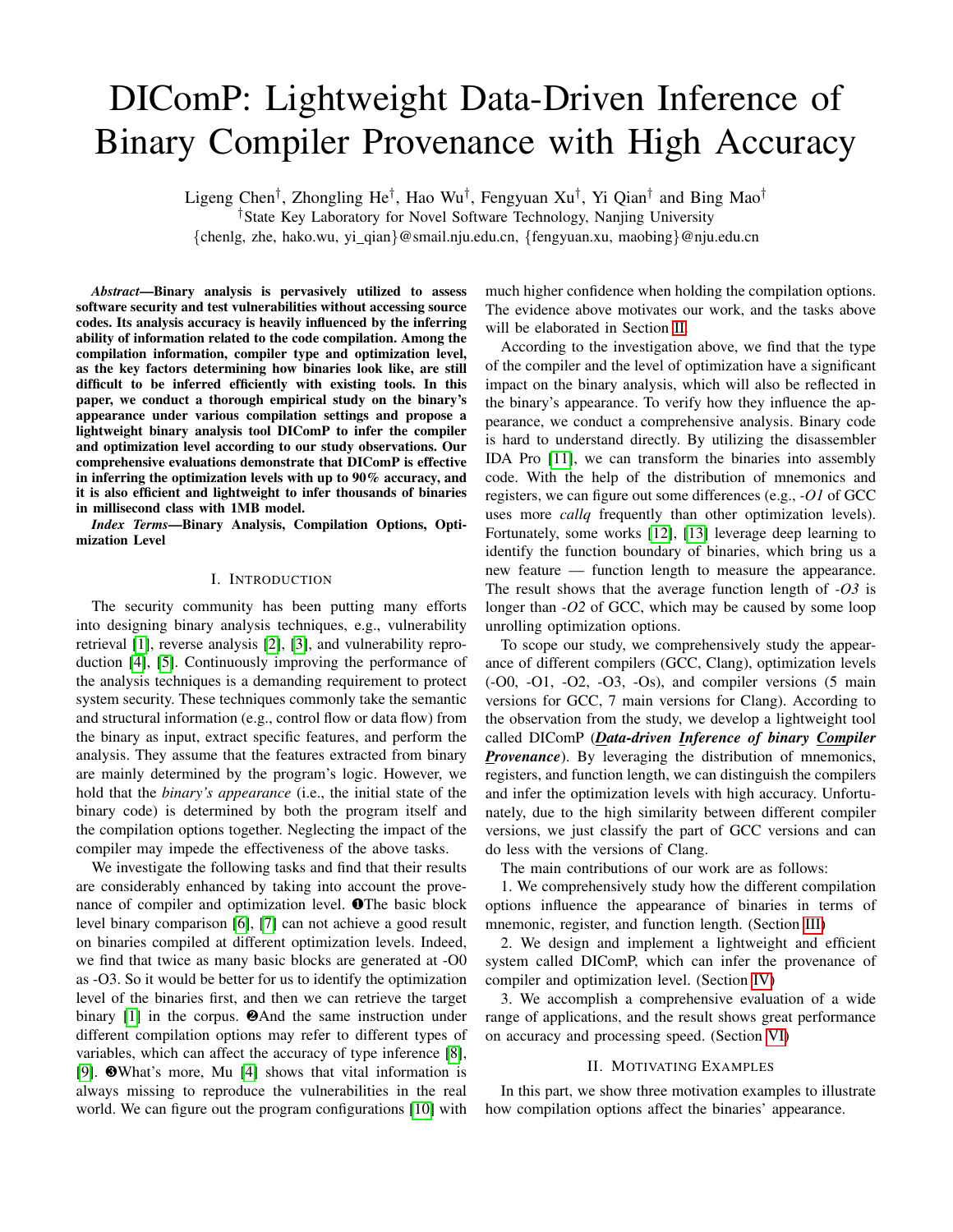$$
(c_s; o_t) = \frac{\chi^n}{\sum_{i=1}^n} \frac{\text{LoA}(p_i; c_s; o_t)}{\text{LoS}(p_i)} \qquad (1)
$$

As shown in the formula,  $(c_s; o_t)$  denotes the assembly expansion rate of the concrete compile rand optimization level  $o_t$ . LoA( $p_i$ ;  $c_s$ ;  $o_t$ ) denotes the lines of the assembly code which is compiled from the program with compiler  $c_s$  and optimization leveb<sub>t</sub>. LoS( $p_i$ ) denotes the lines of program p<sub>i</sub>'s source code. In this work, we use a datasetFig. 3: Relationships between different GCC optimization levels.  $P = f p_1; p_2; \dots; p_n q$ , a compiler setC = f GCC; Clangg, and a optimization level  $\text{sd}0 = f(0)$ ; O1; O2; O3; Osg. In this part, we leave the compiler version aside which has littlecluded in the higher optimization levelsOs is equipped in uence on the statistical result. So we compile the sourceith all the options of O2 but also some more options aiming code with different versions of compiler, and average the tune for code size rather than execution speed. According result. As shown in Figure 3, ranging fromO0 to -Ofast the optimization options of lower optimization levels are properly to the usage frequency, we select 5 mainstream optimization

The expansion rate of stands for the mapping relationshipsevels for analysis, which are O0, -O1, -O2, -O3 and -Os between lines of source code and lines of assembly code withMnemonic. According to of cial GCC documentation, we different compilation options. The smaller the rate the more the compiled binary is compressed. nd that -O1 has 45 more options than 00, -O2 has 48 more options than-O1,  $-O3$  has 16 more options than  $O2$ , and -

code on different compilers and optimization levels.

| Compiler | D.L. |        | Compiler | 0.L. |        |
|----------|------|--------|----------|------|--------|
| GCC      | ΟO   | 3.6747 | Clang    | O0   | 3.8167 |
| GCC      | O1   | 2.1508 | Clang    | ౧1   | 2.1324 |
| GCC      | O2   | 2.2491 | Clang    | O2   | 2.4421 |
| GCC      | O3   | 2.7876 | Clang    | O3   | 2.6085 |
| GCC      | Os   | 1.9298 | Clang    | Os   | 2.0665 |

(1) debugging experience. of optimization options. There are alsofastwhich disregards strict standards compliance and optimizes the

TABLE IV: Mapping relationship between assembly code and sourOs has 6 more options tharO2. It seems that, among the neighboring optimization levels, O2 and -O1 are the most different, and-O2 and -Os are the hardest to be classi ed, due to that the number of different options directly inuence the difference on the appearance. However, after we conduct a coarse-grained survey, we nd thad 2 and -O3 are most

Table IV shows the expansion rate of different compiler similar. The reason for the phenomenon is that adopts many vectorizing algorithms to improve the parallel execution

and optimization levels. The result of GCC is presented on the code, but its optimization conditions are relatively the left, and the result of Clang is on the right. GCC has harsh, leading to the frequency of occurrence is relatively low. a similar expansion rate of with Clang in the same level halon, is dailing to the requested of costations is relatively for of optimization. The expansion rate of both of them is also O2 and-O3 is identical.

very similar in the changing trend of the optimization level ABLE V: Percentage of selected mnemonics at different GCC The expansion rate of O0 is the largest under both compilersoptimization levels.

because it has the least optimization options. The sudden Mne decrease in the expansion rate Off is also due to the increase of optimization options. The expansion rate  $d/2$  and -O3 is relatively increased because the compilation takes the optimization of the run-time into account and may expand the loop. Optimization level-Osis special because it considers the size of the binary, so it has the smallest expansion rate under both GCC and Clang.

| Mnemonic | $G-O0$  | $G-O1$  | $G-O2$  | $G$ -O3 | $G-Os$  |
|----------|---------|---------|---------|---------|---------|
| mov      | 50.084% | 35.069% | 31.514% | 31.053% | 31.160% |
| callg    | 5.721%  | 7.947%  | 7.009%  | 6.520%  | 6.991%  |
| lea      | 4.188%  | 6.075%  | 5.527%  | 5.713%  | 5.739%  |
| ie       | 2.855%  | 4.686%  | 4.655%  | 4.829%  | 4.650%  |
| cmp      | 2.188%  | 4.133%  | 4.098%  | 4.522%  | 4.446%  |
| pop      | 0.575%  | 2.507%  | 3.281%  | 2.835%  | 3.060%  |
| push     | 1.297%  | 2.667%  | 2.520%  | 2.192%  | 2.501%  |
| xor      | 0.648%  | 0.870%  | 3.463%  | 3.151%  | 3.353%  |
| cmp      | 2.188%  | 4.133%  | 4.098%  | 4.522%  | 4.446%  |
| movdga   | 0.008%  | 0.015%  | 0.026%  | 0.252%  | 0.229%  |
|          |         |         |         |         |         |

# B. Optimization Level

To better observe the difference between the optimization levels, we mainly selected some high-frequency mnemonics

We now investigate how binaries behave under differeahd the mnemonics with relatively large discrimination beoptimization levels. According to the presented result in theveen -O2 and -O3. As shown in Table V, we select 10 previous section, GCC and Clang have different system denemonics from the data set. Column 2 to 6 show the signs, which leads to the different distribution of mnemonics sitribution of mnemonics ofO0, -O1, -O2, -O3 and -Os and registers. In this section, we concentrate on the impatotm GCC. We can nd thatO0 appears very different from caused by optimization levels. We study the distribution one rest of the optimization levels, mainly because it is the mnemonics, registers, and function length compiled fromefault optimization level to reduce compilation time and make different optimization levels under the same compiler. debugging produce the expected results. As for, it appears

a) Optimization Levels of GCCAccording to the of cial much similar to others, but we can still nd some differences documents, GCC has many optimization levels with differem the distribution ofpop and xor. According to the table, purposes, and there are associations between them. Besides thean hardly nd the difference betwee 02, -O3, and-Os. default option-O0, -O1, -O2 and-O3 consists of different sets There is only slight difference betwee@2 and-O3 on callq,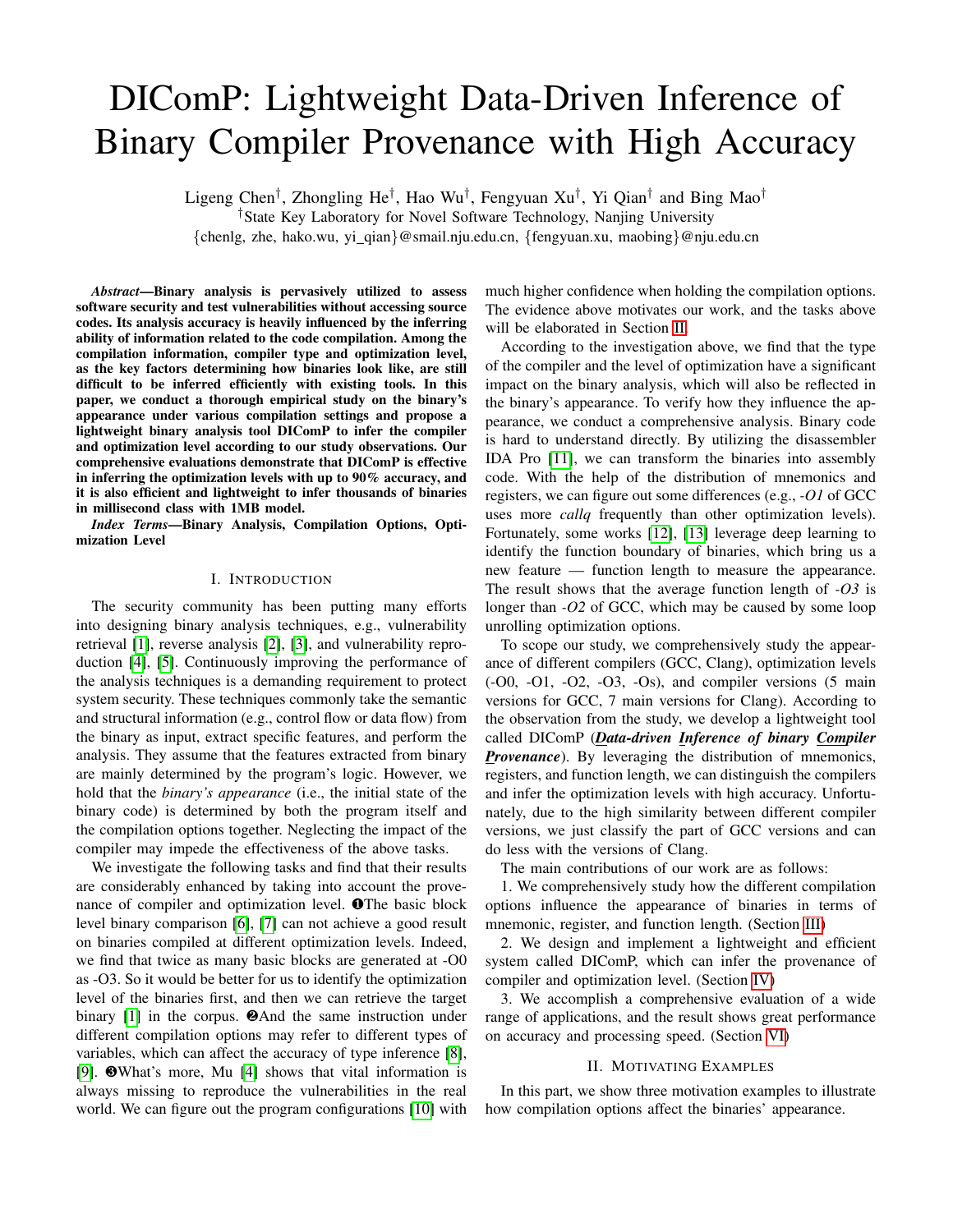$cmp$  and movdqa Due to the optimization purpose  $eDs$ , it prefers to use mnemonics for code space compression.

Register. As shown in Table VI, column 2 to 6 separately linking library functions. shows the distribution of registers  $dD0$ , -O1, -O2, -O3 and -Os. Optimization level-O0 still stands out from others. prefers to leverag%rbp for passing pointer rather that is p. Higher optimization levels optimize the size of the bin code, so they utilize much mollerspto maintain the structure of the stack. For the general register  $\odot$  employs%rax at about one-third of registers to pass arithmetic, while other optimization levels prefer to use more diverse registers optimize the process of arithmetic passing. Although has no obvious distinction, we can still see some differences the comparison withO0 and-O2. On the other hand, O2 and -O3, there is little difference in the distribution of registe Only in Row 8 to 10 can we gure out some little difference between them. It is because the optimization optionsOff optimizes the inline functions. Optimization leveDs almost

| Register        | $G-O0$  | $G-O1$  | G-02    | $G$ -O3 | G-Os    |
|-----------------|---------|---------|---------|---------|---------|
| %ecx            | 1.084%  | 1.878%  | 2.116%  | 2.260%  | 2.256%  |
| $%$ rcx         | 2.148%  | 3.193%  | 3.068%  | 3.133%  | 3.179%  |
| %edi            | 0.682%  | 1.675%  | 1.738%  | 1.776%  | 1.830%  |
| %rdi            | 3.904%  | 7.902%  | 7.175%  | 6.826%  | 7.273%  |
| %edx            | 3.844%  | 3.472%  | 3.562%  | 3.688%  | 3.695%  |
| %rdx            | 7.394%  | 5.597%  | 5.158%  | 5.199%  | 5.092%  |
| %rbp            | 23.279% | 4.988%  | 4.464%  | 4.211%  | 4.326%  |
| $%$ rbx         | 0.919%  | 7.674%  | 6.692%  | 6.375%  | 6.720%  |
| %rsp            | 1.865%  | 7.881%  | 7.198%  | 6.934%  | 6.797%  |
| %r10d           | 0.011%  | 0.163%  | 0.344%  | 0.410%  | 0.368%  |
| %r11d           | 0.004%  | 0.129%  | 0.247%  | 0.305%  | 0.287%  |
| %r12            | 0.204%  | 3.177%  | 2.976%  | 2.877%  | 2.874%  |
| %r13            | 0.095%  | 2.334%  | 2.370%  | 2.309%  | 2.233%  |
| %r14            | 0.099%  | 1.957%  | 2.124%  | 2.126%  | 1.983%  |
| %r15            | 0.115%  | 1.824%  | 1.985%  | 2.005%  | 1.876%  |
| %cs             | 0.020%  | 0.037%  | 0.481%  | 0.387%  | 0.251%  |
| %eax            | 12.649% | 7.856%  | 7.542%  | 7.400%  | 7.677%  |
| % <sub>ax</sub> | 30.676% | 14.411% | 16.692% | 16.049% | 14.472% |

resulting in the abnormal peaks at 10, 40, and 60. There is also a peak at the length of 3, which is caused by dynamically

|      | $0000000000000640$ < plt>:                                   |
|------|--------------------------------------------------------------|
| It   | 640: ff 35 52 09 20 00<br>pushq 0x200952(%rip)               |
|      | 646: ff 25 54 09 20 00<br>* 0x200954(%rip)<br>jmpq           |
|      | 64c: 0f 1f 40 00<br>nopl 0x0(%rax)                           |
| ıary |                                                              |
|      | 0000000000000650 <putchar@plt>:</putchar@plt>                |
| re   | 650: ff 25 52 09 20 00                                       |
|      | 656: 68 00 00 00 00<br>pushq \$0x0                           |
|      | 65b: e9 e0 ff ff ff<br>$640$ < plt><br>jmpq<br>)the r        |
|      | <b>app30000000000660</b> <__stack_chk_fail@plt>:             |
|      | 660: ff 25 4a 09 20 00<br>$impq \rightarrow 0x20094a$ (%rip) |
|      | 666: 68 01 00 00 00<br>pushq \$0x1                           |
|      | <b>from3</b> 6b: e9 d0 ff ff ff<br>$impq$ 640 <.plt>         |
|      |                                                              |
|      | 0000000000000670 <printf@plt>:</printf@plt>                  |
|      | ers 670: ff 25 42 09 20 00<br>* 0x200942(%rip)<br>jmpq       |
|      | 676: 68 02 00 00 00<br>pushq \$0x2                           |
|      | <b>CC</b> 67b: e9 c0 ff ff ff<br>$640$ <.plt><br>jmpq        |
|      |                                                              |

appears the same a 32 in the register table, while it still has from the library, we will rst jump to table.plt (Procedure some difference withO2 on the distribution of mnemonics. Linkage Table). Due to the mechanism of dynamic linking, TABLE VI: Selected registers of different GCC optimization levels. when we rst call the functionprintf, we jump to tableplt and Take the code above as an example. When we call a function

ll the real address in the tableGOT (Global Offset Table) for use the next time. Thus, every time we call a library function, we will get a function with 3 lines of assembly code.

According to Figure 4,-O0 still behaves quite differently from other optimization levels. Functions with length of 1, 2, 4 can distinguish-O2 and -O3. But it can not provide much information for its limited amount. Besides, other parts of the gure, can not provide more features to distinguish between -O2 and-O3, which even confuse the boundary betweers and them.

b) Optimization Levels of ClangAfter thoroughly investigating the appearance in uenced by different GCC optimization levels, we follow the same procedure to study the optimization levels of Clang. The relationships of different

Function Length. As mentioned in the previous subsectionoptimization levels of Clang are similar to the relationships of the expansion rate of of different optimization levels appears GCC. There is, however, a small difference that appears on quite different. That is to say, one single line of source cod**e**s of Clang, which drops some optimization options from maps to a different amount of binary code when compiled witD2. To compare with GCC, we select optimization leve00, different optimization levels. To align the code and maintairO1, -O2, -O3 and -Os from Clang for analysis.

an appearance that can be easily understood by humans, we hemonic. For the simultaneous comparison between comcount the function length at the assemble code level, whipliers and optimization levels, we select mnemonics as decan be easily generated from the binary code with the help sofribed previously. objdump.

TABLE VII: Selected mnemonics of different Clang optimization levels.

| $C-O0$  | $C-O1$  | $C-O2$  | $C-O3$  | C-Os    |
|---------|---------|---------|---------|---------|
| 47.960% | 33.357% | 32.800% | 32.574% | 33.494% |
| 5.591%  | 8.123%  | 6.581%  | 6.458%  | 6.813%  |
| 1.441%  | 3.440%  | 3.728%  | 3.734%  | 3.660%  |
| 2.466%  | 4.073%  | 4.481%  | 4.505%  | 4.360%  |
| 3.384%  | 3.564%  | 4.451%  | 4.626%  | 4.566%  |
| 2.141%  | 2.832%  | 3.106%  | 3.317%  | 3.141%  |
| 0.357%  | 3.912%  | 4.301%  | 4.424%  | 4.196%  |
| 4.340%  | 3.409%  | 3.634%  | 3.707%  | 3.475%  |
| 6.217%  | 2.225%  | 2.253%  | 2.284%  | 2.235%  |
| 0.030%  | 1.760%  | 1.774%  | 1.569%  | 1.728%  |
|         |         |         |         |         |

Fig. 4: Amount distribution of function length of binaries compiled from GCC with different optimization levels.

As shown in Figure 4, we can see the distribution of different lengths of functions (assembly-level) from binaries compiled with different optimization levels. Due to the lim-

itation of the gure length, we merge some data. We take As shown in Table VII, column 2 to 6 show the distribution different intervals in points of 10, 40, 60, 140, 200, and 400 f mnemonics of-O0, -O1, -O2, -O3 and -Os from Clang.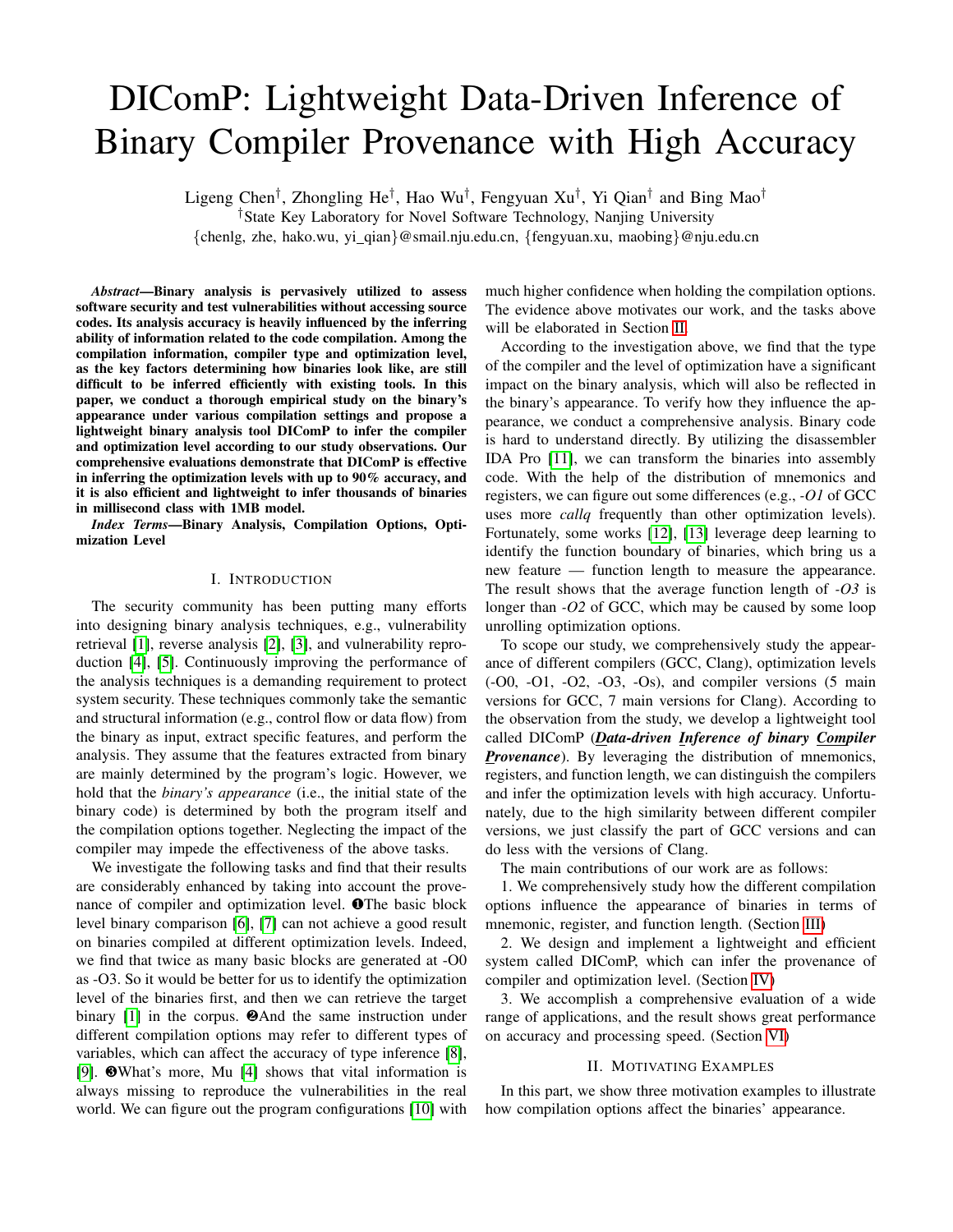-O0 behaves differently among all of the selected mnemonics. We select the mainstream versions of GCC (5, 6, 7, 8, 9) On the one hand,O0 has a large amount onov, which even and Clang  $(3.9, 4, 5, 6, 7, 8, 9)$ . The investigation result is takes up half. On the other han Q0 is only equipped with not satis ed. As shown in Figure 2, no matter the distribution less amount ofestandjmp than other optimization levels. As of mnemonics or registers, we can not summarize one single for -O1 and -Os of Clang, they still have slightly differencesrule to distinguish them. We also analyze the distribution of between others. Tracing back to Table  $\bigotimes 2$  and -O3 of function length, but still, nothing can help.

GCC have distinctions on the distribution oallq and cmp while -O2 and -O3 of Clang seems have an even percent of these mnemonics, which really confuses both of human experts and machines. To gure out the root cause, we look up the document and nd thatO2 and -O3 of Clang only have 2 different options. The reason above may explain why<br>the armesserence and an of clare is as similar. the appearance of D2 and -O3 of Clang is so similar.

TABLE VIII: Selected registers of different Clang O.L.

|                 |         | ت -     |         |         |         |
|-----------------|---------|---------|---------|---------|---------|
| Register        | $C-OO$  | $C-O1$  | $C-O2$  | $C$ -O3 | $C-OS$  |
| $%$ ecx         | 5.051%  | 2.743%  | 3.134%  | 3.165%  | 2.256%  |
| $%$ rcx         | 6.975%  | 4.419%  | 5.356%  | 5.361%  | 3.179%  |
| %edi            | 1.028%  | 2.018%  | 2.072%  | 2.060%  | 1.830%  |
| %rdi            | 5.621%  | 7.473%  | 6.528%  | 6.469%  | 7.273%  |
| %edx            | 3.139%  | 2.590%  | 2.846%  | 2.829%  | 3.695%  |
| %rdx            | 4.056%  | 3.221%  | 3.717%  | 3.727%  | 5.092%  |
| %rbp            | 29.858% | 3.624%  | 3.804%  | 3.864%  | 4.326%  |
| %rbx            | 0.249%  | 8.332%  | 6.985%  | 6.939%  | 6.720%  |
| %rsp            | 2.407%  | 6.603%  | 6.119%  | 6.072%  | 6.797%  |
| %r10d           | 0.104%  | 0.125%  | 0.182%  | 0.184%  | 0.368%  |
| %r11d           | 0.061%  | 0.087%  | 0.143%  | 0.145%  | 0.287%  |
| %r12            | 0.068%  | 2.941%  | 2.807%  | 2.816%  | 2.874%  |
| %r13            | 0.056%  | 2.317%  | 2.491%  | 2.515%  | 2.233%  |
| %r14            | 0.067%  | 4.637%  | 3.873%  | 3.830%  | 1.983%  |
| %r15            | 0.050%  | 3.737%  | 3.335%  | 3.294%  | 1.876%  |
| %cs             | 0.271%  | 0.858%  | 0.591%  | 0.576%  | 0.251%  |
| %eax            | 7.978%  | 6.748%  | 6.428%  | 6.448%  | 7.677%  |
| % <sub>rx</sub> | 19.741% | 14.728% | 14.286% | 14.251% | 14.472% |
|                 |         |         |         |         |         |

Register. According to Figure 2, ranging from O1 to -Os of Clang has quite similar distribution of registers. To make the analysis complete enough for our study, we select exactly the same registers as Table VI to II Table VIII. As shown in Table VIII, column 2 to 6 shows the distribution of registers  $\Delta_S$  shown in Table IX we present results of -O0, -O1, -O2, -O3 and-Os from Clang.

-O0 is again clearly distinguished from the others due to 100% 96.8% in column 2 row 3 denotes that,Bindiff to its default settings. As forO1 and -Os, they also have think the binaries compiled by GCC version 5 and 6966% some registers which have different distribution with eacgmilar. We analyze all the binaries in our data set and average other, such as%ecx, %rdx, etc. So we try to dig more them to II the table.

information on the aspect of the register, to class  $\mathbb{D}2$  and -O3. Unfortunately, as we can see in Table VIID2, and -O3 of Clang nearly appear the same on the distribution registers. We look through the whole data set to nd somen the one hand, because the stripped binary does not contain helpful information, but we fail. Due to the symmetry of the table, the symmetric data should be completely consistent, and the data on the diagonal should theoretically be100%. However, the result is not as expected.

Function Length. After failing to distinguish-O2 and-O3 of Clang with the help of mnemonics and registers, we turn triformation. On the other hand, it may be due to the strategy the last feature – function length. As shown in Figure 5, wor Bindiff's matching algorithm, which caused the matching can see the red and orange pillars stand out which represent the i or to match the wrong function. rebuild all the information, resulting in loss of functions or

amount of function length of O0 and-O1. As for mnemonics and registers, the function length does not help distinguish between -O2 and -O3, either.

# C. Compiler Version

In the previous subsections, we investigate how the different compilers and optimization levels in uence the appearance of

binaries. In this part, we try to gure out how the appearance of According to Table IX, neighboring versions have a higher binaries will change across different versions of the compilerimilarity, while versions with a large span share a lower

Clang with different optimization levels.

To further investigate the difference between different compiler versions, we leveragBindiff to measure the similarity between the binaries compiled from different compiler versions.BinDiff is a binary comparison tool commonly used in industry. SinceBinDiff itself does not have the capability to disassemble binaries, it is necessary to use IDA Pro to rstly disassemble the binary and generate an intermediate result to build graph structure for the binare inDiff is based on graph theory, looking for isomorphism graphs in two topological graphs to complete function similarity matching. Although the graph isomorphism problem is still an open problem in academiaBinDiff uses heuristic matching algorithms to make it acceptable in terms of both matching speed and accuracy.

TABLE IX: Similarity comparison between versions of GCC.

|           | $G-5.0$ | G-6.0 | $G - 7.0$ | $G-8.0$ | $G - 9.0$ |
|-----------|---------|-------|-----------|---------|-----------|
| $G - 5.0$ | 99.2%   | 96.9% | 94.1%     | 92.3%   | 82.5%     |
| $G - 6.0$ | 96.8%   | 99.1% | 96.6%     | 95.0%   | 86.7%     |
| $G - 7.0$ | 93.8%   | 96.6% | 99.1%     | 97.0%   | 90.0%     |
| $G-8.0$   | 91.9%   | 95.0% | 96.9%     | 99.2%   | 95.5%     |
| $G-9.0$   | 82.0%   | 86.8% | 89.9%     | 95.4%   | 99.2%     |

As shown in Table IX, we present results of crosscomparison between different versions, which is ranging from

debugging information, the disassembly tool cannot effectively

TABLE X: Similarity comparison between versions of GCC.

|                  | C3.9  | C4.0  | C5.0  | C6.0  | C7.0  | C8.0  | C9.0  |
|------------------|-------|-------|-------|-------|-------|-------|-------|
| C3.9             | 99.2% | 97.7% | 96.5% | 95.2% | 94.4% | 94.0% | 92.3% |
| C4.0             | 97.7% | 99.2% | 98.1% | 97.0% | 96.3% | 95.8% | 94.5% |
| C <sub>5.0</sub> | 96.5% | 98.1% | 99.2% | 98.2% | 97.5% | 97.1% | 95.8% |
| C6.0             | 95.2% | 97.0% | 98.1% | 99.2% | 98.5% | 98.1% | 97.0% |
| C7.0             | 94.4% | 96.3% | 97.5% | 98.5% | 99.2% | 98.7% | 97.7% |
| : C8.0           | 94.0% | 95.9% | 97.1% | 98.1% | 98.7% | 99.2% | 98.3% |
| C9.0             | 92.3% | 94.5% | 95.8% | 97.0% | 97.7% | 98.3% | 99.2% |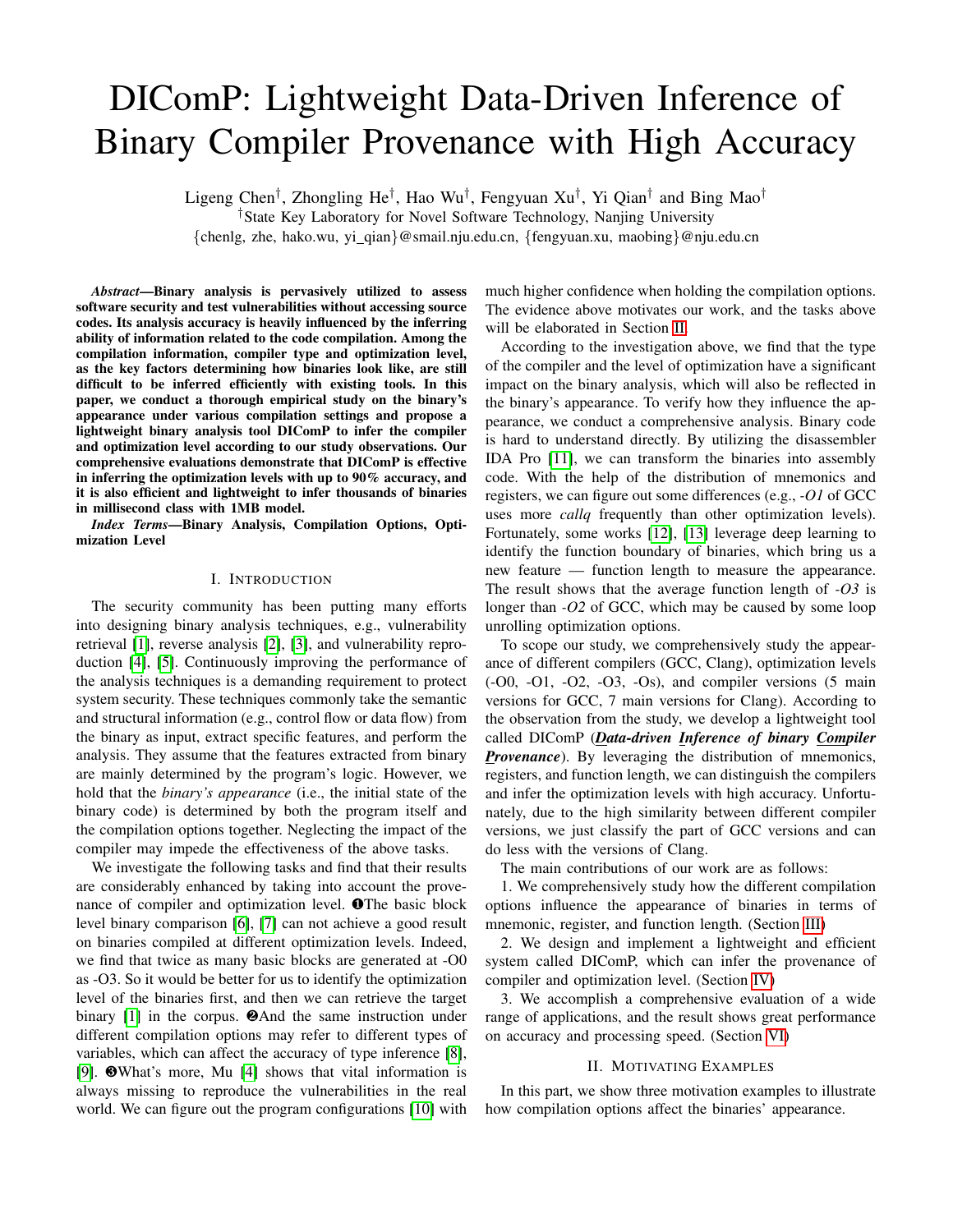Fig. 6: An overview of the system work ow. The sub- gures separately represent the training phase and the testing phase.

similarity. Binaries of GCC version 5 ar86:8% similar to vectors and mark those being the boundaries of functions. Its the GCC version 6, but they are on&20% similar to the accuracy is very high which is almost 100%, and it can well GCC version 9. That is to say, we may distinguish the binariassist the pipeline of inference. compiled from version 9 from version 5, but the neighboring

versions may mislead DIComP.

Also, we analyze the versions of Clang. As shown in Table X, the versions of Clang have a higher similarity between each other. Even the similarity between Clang version 3.9 with Clang version 9 is92:3% (column 2 row 8). This makes it dif cult to distinguish the versions of Clang.

## IV. OVERVIEW

In this section, we provide an overview of our method.

Fig. 7: Structure of hierarchical model.

Given the analysis results above, we try to leverage machineHierarchical Model. Although the advanced machine learnlearning to infer compilation options. According to Figure 6<sub>ing method has enough tting capability to learn the pattern</sub> our prototype consists of two phases, training and testing. each single compilation option with one model, we want The only difference between them is that we utilize debug do it in a ne-grained way and make it more practical. information and the information of compilation options to train As shown in Figure 7, we present the structure of the the Function Boundary Mode and Hierarchical Modelduring the training phase, while we just input the stripped binaries mpiler. Then, we separately train two models to distinguish and get the inference results during the testing phase. hierarchical model. Firstly, we train a model to identify the

Compile. To get a large number of binaries with different ast, we have 10 sets of binaries, which are used to train their compilation options, we rstly compile projects using different wn models to classify the versions. the optimization levels of the binaries for GCC and Clang. At

compilers with different optimization levels and versions. We As mentioned in Section III, we have three sets of features use a script to select a pre-built docker image [20] that can be utilized, mnemonics, registers and function length, contains different compilers. After compilation, we collect all which can be represented as follows, the binaries contributing to the data set.

Extract. In the extraction stage, we usebidumpto disassemble each binary, which can reach 99.4% of accurac $\mathbf F$ eature $(\mathsf{b}_{\mathsf{h}})$  = under our experiment. We split each assembly code into 3 elements: one mnemonic and two operands. Operands may (  $MNE (b_n) = N (mne<sub>1</sub>; mne<sub>2</sub>; ...; mne<sub>i</sub>)$  $REG (b_n) = N (reg_1; reg_2; ...; reg_i)$ FUNL  $(b_n) = N$  (funl 1; funl 2; :::; funl  $_{k}$ )

be left blank if there are less than two operands. Then,  $W^{\text{N}}E$  (b<sub>n</sub>), REG(b<sub>n</sub>), and FUNL(b<sub>n</sub>) denote the matrices count both mnemonics and registers that appear in operartbet are the statistical result of mnemonics, registers and To normalize our data, we divide the frequency of mnemoni $t$  anotion length for the binaryb, with the size of 1 i, and registers by the sum of their frequencies individually, so j and 1 k. At different stages, we will use different that we get the portion of each kind of mnemonic or registerombinations of features to infer the compilation options based We also count the length of the assembly code of each function the experimental results.

and then get a normalized histogram of all the lengths. Finally, Inference Unseen Binaries.Same as the training phase, we put these features into a matrix for each binary for the nexe useobjdumpto disassemble unseen binaries. Then, we use step. the same techniques to extract portions of different mnemonics

Function Boundary Model. To get the length of each and registers. For function length, the function boundary model function, we need to locate the start point and the endpolically helps.

of the stripped binaries. Thanks to the previous works [12], At last, we feed the combination features from mnemonics, [13], we can imitate the prototype of them to accomplish thegisters, and function length into our model and to infer the mission. We use Word2Vec to transfer assembly language indompilation options.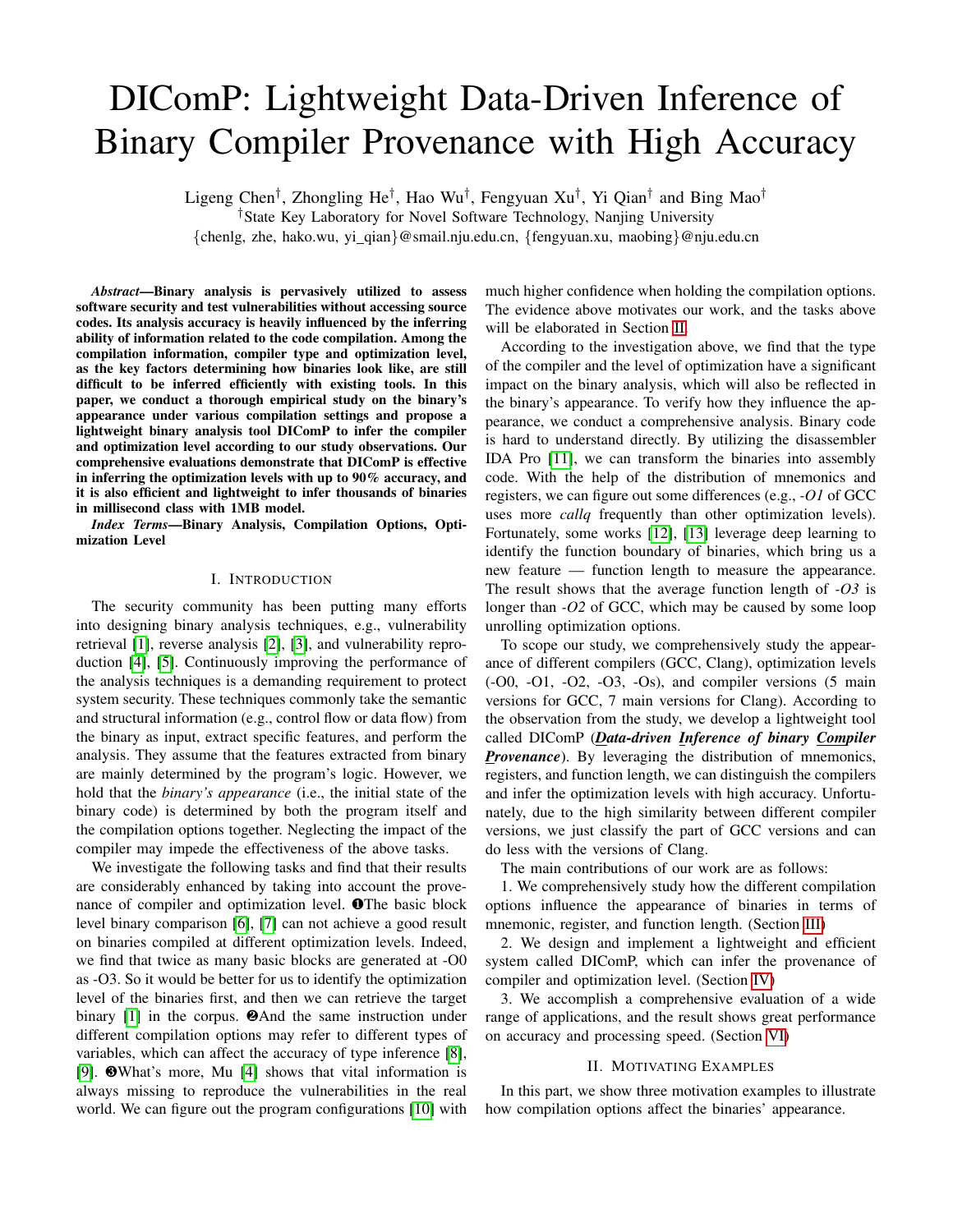# V. I MPLEMENTATION

DIComP.

In this section, we present the implementation of our system sorFlow-CPU backend. For the evaluation part, we use the learning method, we use the Keras [26] package with the machine learning library scikit-learn [27] which calculates the

Model Selection. We aim to propose a practical tool to<sup>metrics</sup> for each stage. gure out the used compilation options from the stripped bina-<br>
Hardware Equipment. All our experiments were congare can be completed the term and the completed on a PC with 16GB memory, 1 Intel i7-4870HQ CPU ries. Security researchers can leverage the tool to improve the completed on a PC with 16GB memory, 1 Intel i7-4870HQ CPU prior diagnosis for the security applications (e.g., vulnerability<sup>2.5</sup> GHz), and 512GB SSD. We use the TensorFlow-CPU patch, reverse engineering). So it must have the following that with Intel MKL support. To make our tool more characteristicsef cient, precise and lightweight. friendly to use, all the experiments can be run on ordinary equipment.

# VI. EVALUATION

DIComP is a machine learning-based method, so we use three performance metrics commonly used to evaluate machine learning classi ers: precision (P), recall (R), and F1 score. Formally, they are de ned as follows:

$$
P = \frac{TP}{TP + FP}; R = \frac{TP}{TP + FN}; F1 = \frac{2 \quad P \quad R}{P + R}
$$

where TP is the true positives, FP is the false positives, FN

Fig. 8: Control Flow over the different optimization levels compiled<sup>s the</sup> false negatives. Precision is the ratio of cases where from the same source code. the predicted value is equal to the given value, which is the

Previously, several works [21]–[23] tried to solve this prob<sup>closeness</sup> of the measurements to each class. The recall is the lem with traditional methods and learning-based methods, but proportion of correct predictions over the set of their class none of them can meet all the needs. It is hard to balance  $\hat{h}$ g, the accuracy ratio of inferring the right compiler or accuracy and ef ciency of the method. ciency of the method. optimization level). F1 score is a balance measurement that

Figure 8 above presents the control ow of the binaries calculated by precision and recall. All three metrics are in compiled from the same source code but with different opti- $\frac{1}{2}$  range of 0 to 1.

examples held the blocks framed in red are referring to the <sup>To fairly</sup> evaluate our method, we split our data set into two mization levels. The blocks framed in red are referring to the same source code. It is obvious that the control ows indeed<sup>arts</sup>, of which one part consists of 80% of binaries for training are slightly different locally and globally. But it can not be<sup>and</sup> another part consists of 20% of binaries for testing. There the most prominent feature to distinguish them. So we take the distribution of mnemonics, registers, and bey are from different applications. is no intersection between the two parts of the binaries, and

function length as features, which also imply the relationshin Evaluation of distinguishing compilers.

of control ow. The way of extracting and embedding the TABLE XI: Classi-cation result of compilers by mnemonic, register features is far moref cient than before. and function length.

| The learning-based method can achieve a great result. So <del>-we-</del>  |       |         |      |      |            |             |                       |      |
|---------------------------------------------------------------------------|-------|---------|------|------|------------|-------------|-----------------------|------|
|                                                                           |       | MNE     |      |      | <b>REG</b> |             | <b>FUNL</b>           |      |
| consider it to make iprecise But RNN-like (Recurrent Neural               |       |         |      |      |            |             |                       |      |
| Networks) models [23], [24] and CNN (Convolutional Neural $\frac{GCC}{C}$ | 00. ا | . 00. ، | 1.00 | 1.00 | 1.00       |             | $1.00$ 0.85 0.26 0.39 |      |
| Clang<br>Networks) models $[25]$ have a great number of narameters        | .00   | .00     | 1.00 | 1.00 | 1.00       | $1.00$ 0.70 | 0.97                  | 0.81 |

Networks) models [25] have a great number which require numerous computational resources. According compiler of the binaries. As shown in Table XI, we to our analysis result, MLP (Multi-Layer Perceptron) is powid our analysis result, MLP (Multi-Layer Perceptron) is pow<sub>present</sub> the classi cation results separately by using mnemon-<br>erful enough to capture the relationship between instruction, (MNE), registers (PEG), and function frequency and the corresponding compilation options. Net (MIL), registere (NLO), and rational engine (1912). only it can cross combine the features, but it is also vertushing the compilers. lightweight. According to the hierarchical model, we rstly distinguish ics (MNE), registers (REG), and function length (FUNL).

Processing Pipeline.We batch compile the source code for setting up the data set. DIComP disassembles the binaries with objdump To gure out the distribution of mnemonics and

|                    | GCC  | Clang |
|--------------------|------|-------|
| i2v RNN [24]       | 0.99 | 0.97  |
| Rosenblum2011 [21] | 0.98 | 0.98  |
| Rosenblum2010 [28] | 0.93 |       |
| <b>DIComP</b>      | 1.00 | 1.00  |
|                    |      |       |

registers, we develop a Python script that leverages regularThe experimental results con rm our previous observations. expressions. According to the previous works [12], [13], wehe binaries compiled from GCC and Clang have an obvious utilize LSTM (Long Short-Term Memory) Networks to learndifferent distribution of mnemonics and registers, which can the function boundary of the binary code which can help ubse utilized to distinguish the compiler, while they are similar know the distribution of function length. For the hierarchicalo the distribution of function length. We individually utilize inferring model, we use MLP as aforementioned to separatelye mnemonics and registers, both of which can distinguish train each part. In all the processes equipped with the machthe compiler with 100% accuracy.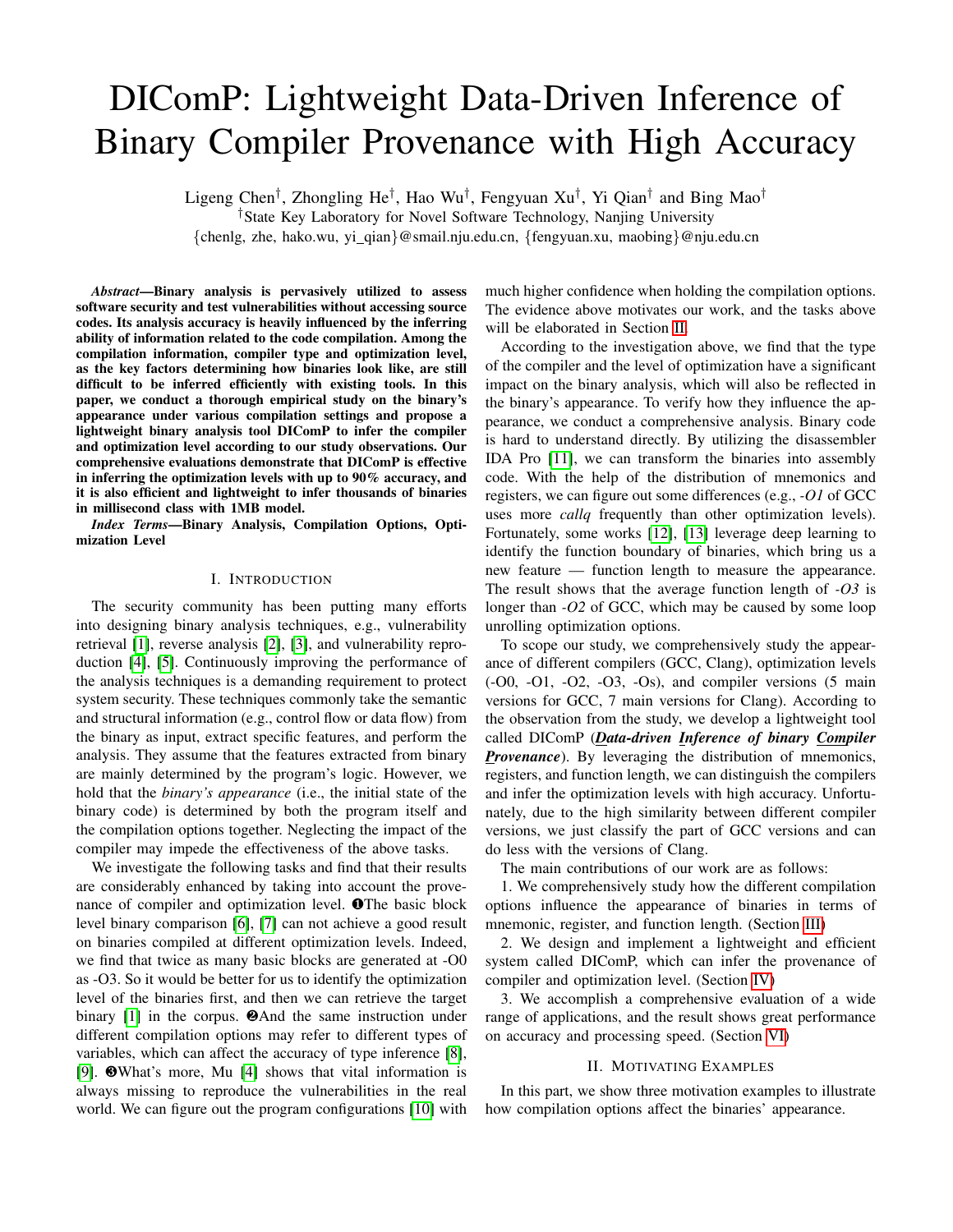Table XII presents the comparison result with previous Table XIV compares DIComP with previous works to works. DIComP outperforms all the works. Rosenblum et adistinguish the optimization level. Except HIMALIA [23], the [28] do not distinguish Clang at their work. rest of the previous works can not distinguish all the levels.

## B. Evaluation of classifying optimization levels.

BinEye [25] groups-O2 and -O3 together. BinComp [22] only distinguishesO0 and -O2. Rosenblum et al. [21] sepa-

C-O0 C-O1 C-O2 C-O3 C-Os Macro avg.

After we easily distinguish the compiler of the strippedately groups-O0 and-O1, -O2 and-O3. DIComP behaves a binaries, we get two sets of binaries compiled from GCC anittle worse at-O1 and-Os than HIMALIA, but the rest of the Clang. So we can classify them into corresponding optimizaptimization levels outperforms all the tools. tion levels on the next stage. TABLE XV: Classi cation result of optimization levels (Clang) by

TABLE XIII: Classi cation result of optimization levels (GCC) by **mnemonic, register and function length**. mnemonic, register and function length

| monomo, regiotor and ranotton longui. |                |        |      |        |        |      |            |                 |                |      |      |      |      |      |                                                             |
|---------------------------------------|----------------|--------|------|--------|--------|------|------------|-----------------|----------------|------|------|------|------|------|-------------------------------------------------------------|
|                                       |                | $G-O0$ | G-01 | $G-O2$ | $G-O3$ | G-Os | Macro avg. |                 | P              | .00  | 0.89 | 0.00 | 0.50 | 0.64 | 0.61                                                        |
|                                       |                |        |      |        |        |      |            | <b>MNE</b>      | R              | 1.00 | 0.95 | 0.00 | 0.73 | 0.96 | 0.73                                                        |
|                                       | P              | 1.00   | 0.98 | 0.41   | 0.31   | 0.89 | 0.72       |                 | F <sub>1</sub> | 00.1 | 0.92 | 0.00 | 0.60 | 0.77 | 0.66                                                        |
| <b>MNE</b>                            | R              | 0.99   | 0.97 | 0.53   | 0.19   | 0.98 | 0.73       |                 | P              | 0.98 | 0.59 | 0.35 | 0.32 | 0.77 | 0.60                                                        |
|                                       | F <sub>1</sub> | 0.99   | 0.98 | 0.46   | 0.24   | 0.93 | 0.72       | <b>REG</b>      | R              | 1.00 | 0.91 | 0.39 | 0.16 | 0.62 | 0.62                                                        |
|                                       | P              | 0.99   | 0.51 | 0.60   | 0.47   | 0.25 | 0.57       |                 | F <sub>1</sub> | 0.99 | 0.71 | 0.37 | 0.22 | 0.68 | 0.60                                                        |
| <b>REG</b>                            | R              | 1.00   | 0.89 | 0.36   | 0.64   | 0.07 | 0.59       |                 | P              | 0.81 | 0.33 | 0.43 | 0.49 | 0.80 | 0.57                                                        |
|                                       | F1             | 1.00   | 0.65 | 0.45   | 0.54   | 0.11 | 0.55       | <b>FUNL</b>     | R              | 0.96 | 0.93 | 0.08 | 0.14 | 0.37 | 0.50                                                        |
|                                       | P              | 0.90   | 0.31 | 0.43   | 0.92   | 0.04 | 0.52       |                 | F <sub>1</sub> | 0.88 | 0.48 | 0.14 | 0.22 | 0.50 | 0.44                                                        |
| <b>FUNL</b>                           | R              | 0.96   | 0.95 | 0.07   | 0.63   | 0.00 | 0.52       | MNE+REG         | P              | 1.00 | 0.86 | 0.51 | 0.53 | 0.86 | 0.75                                                        |
|                                       | F1             | 0.93   | 0.47 | 0.12   | 0.75   | 0.00 | 0.45       |                 | R              | 1.00 | 0.96 | 0.62 | 0.30 | 0.95 | 0.77                                                        |
| MNE+REG                               | P              | 1.00   | 1.00 | 0.52   | 0.41   | 0.72 | 0.73       |                 | F <sub>1</sub> | 1.00 | 0.91 | 0.56 | 0.39 | 0.90 | 0.75                                                        |
|                                       | R              | 1.00   | 0.92 | 0.47   | 0.34   | 0.98 | 0.74       |                 | P              | 1.00 | 0.50 | 0.53 | 0.51 | 0.80 | 0.67                                                        |
|                                       | F <sub>1</sub> | 1.00   | 0.96 | 0.49   | 0.37   | 0.83 | 0.73       | MNE+FUNL        | R              | 00.1 | 0.97 | 0.19 | 0.25 | 0.97 | 0.68                                                        |
|                                       | P              | 0.94   | 0.96 | 0.87   | 0.81   | 0.82 | 0.88       |                 | F <sub>1</sub> | 1.00 | 0.66 | 0.28 | 0.34 | 0.88 | 0.63                                                        |
| MNE+FUNL                              | R              | 0.99   | 0.95 | 0.75   | 0.74   | 0.96 | 0.88       |                 | P              | 00.1 | 0.43 | 0.45 | 0.49 | 0.92 | 0.66                                                        |
|                                       | F <sub>1</sub> | 0.97   | 0.96 | 0.81   | 0.77   | 0.89 | 0.88       | <b>REG+FUNL</b> | R              | 1.00 | 0.95 | 0.24 | 0.14 | 0.90 | 0.65                                                        |
|                                       | P              | 0.99   | 0.47 | 0.76   | 0.84   | 0.38 | 0.69       |                 | F <sub>1</sub> | 1.00 | 0.59 | 0.32 | 0.21 | 0.91 | 0.61                                                        |
| <b>REG+FUNL</b>                       | R              | 1.00   | 0.85 | 0.75   | 0.65   | 0.16 | 0.68       | All             | P              | 1.00 | 0.57 | 0.46 | 0.46 | 0.95 | 0.69                                                        |
|                                       | F <sub>1</sub> | 1.00   | 0.60 | 0.75   | 0.73   | 0.22 | 0.66       |                 | R              | 1.00 | 0.98 | 0.36 | 0.22 | 0.96 | 0.70                                                        |
|                                       | P              | 1.00   | 0.99 | 0.79   | 0.87   | 0.89 | 0.91       |                 | F <sub>1</sub> | 1.00 | 0.72 | 0.40 | 0.30 | 0.96 | 0.67                                                        |
| All                                   | R              | 1.00   | 0.96 | 0.85   | 0.74   | 0.97 | 0.90       |                 |                |      |      |      |      |      |                                                             |
|                                       | F1             | 1.00   | 0.97 | 0.82   | 0.80   | 0.93 | 0.90       |                 |                |      |      |      |      |      | To verify the transferability of our method, we also accom- |

Firstly, we evaluate the result of inferring the optimization<sup>plish</sup> the experiments to infer the optimization levels of Clang levels from the binaries compiled by GCC. As shown in Tawith the same experimental settings, the results of which are ble XIII, we present the result of using different combination§hown in Table XV. We can gure out thaO0 and O1 can of features to infer the optimization levels. Column 2 to  $6e$  easily distinguished from other optimization levels with the separately show the result of classifyin 00, -O1, -O2, -O3 and -Os. Column 7 shows the average result of all the inaries compiled from-O2, -O3, and -Os are more similar, optimization levels. Merged row 1 to 3 shows the inferring hich is hard to deal with. We can classify the binaries of results of using individual features, mnemonics (MNE), regisOs by leveraging all the features, but this is not suf cient to ters (REG), and function length (FUNL). Merged row 4 to clistinguish betweenO2 and O3. In particular, we nd that shows the inferring results of using combined features, alle feature of function length is not able to distinguish 2 the last merged row shows the result predicted by all thend -O3 of Clang like GCC but even confuses the classi er. features. According to the table Q0, -O1, and -Os of GCC can be inferred from mnemonics' strength. We discover thopmpiled from-O2 and -O3 is very high because there have binaries compiled with-O2 and -O3 of GCC have a quite only two different optimization options. help of mnemonics. Different from GCC, the appearance of the This result con rms that the similarity between the binaries

similar appearance, which is hard for us to distinguish with individual features. Fortunately, when we combine the features of mnemonic and function length, we can roughly classify them. When we utilize all the features, the distinction between -O2 and -O3 will be greater, and the overall performance of inferring all optimization levels is also the best. The direct combination of the features does not produce the above result, all of which is due to the ability of the neural networks to mine the inherent connections of the features.

TABLE XIV: Accuracy comparison with previous works on distinguishing optimization levels of GCC.

|                         | G-O0 | G-01 | G-02 | $G-O3$                   | G-Os                     |  |
|-------------------------|------|------|------|--------------------------|--------------------------|--|
| HIMALIA [23]            | 0.99 | 0.99 | 0.73 | በ 74                     | 0.99                     |  |
| BinEye [25]             | 0.98 | 0.97 |      | 0.98                     |                          |  |
| BinComp <sup>[22]</sup> | 0.91 |      | 0.91 | $\overline{\phantom{0}}$ | $\overline{a}$           |  |
| Rosenblum2011 [21]      | 0.99 |      | 0.99 |                          | $\overline{\phantom{0}}$ |  |
| <b>DIComP</b>           | 1.00 | 0.96 | 0.85 | በ 74                     | 0.97                     |  |

Fig. 9: Confusion matrix of classifying optimization levels. To further analyze the results, we introduce canfusion matrix to help us analyze why some binaries cannot be correctly classi ed. As shown in Figure 9, we present the confusion matrix of optimization levels of GCC and Clang. Take Figure 9 (a) as an example. The horizontal axis represents the ground truth of the binaries, and the vertical axis represents the value predicted by the model of the binaries.